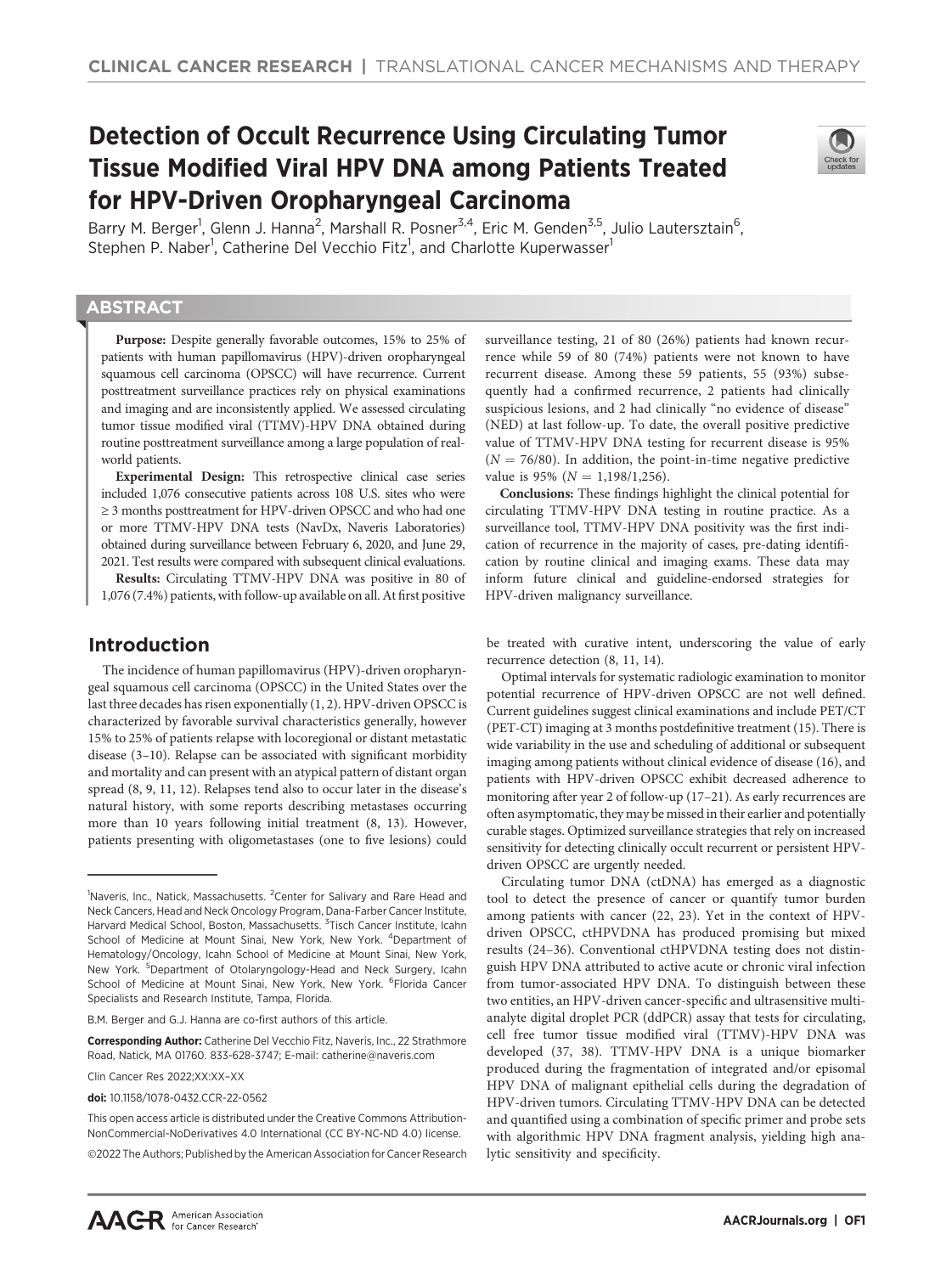# Translational Relevance

Circulating, cell free tumor tissue modified viral (TTMV)– human papillomavirus (HPV) DNA is a unique biomarker of HPV-driven cancer, present in blood and saliva of patients with HPV-driven malignancy and distinct from HPV DNA from HPV infection. This is the first prospectively designed, retrospective consecutive clinical case series ( $N = 1,076$ ) evaluating circulating TTMV-HPV DNA for surveillance of patients with HPV-driven oropharyngeal squamous cell carcinoma (OPSCC), postdefinitive treatment, in routine practice across 108 U.S. sites. TTMV-HPV DNA was positive in 7.4% of patients, demonstrated 95% positive predictive value for recurrent OPSCC, and was commonly the first indication of recurrence among asymptomatic patients. The negative predictive value of the assay was 95%. Our findings support the potential clinical utility of TTMV-HPV DNA testing. Given that HPV-driven OPSCC surveillance is limited to imaging and clinical examinations and is inconsistently applied, our data may inform and expand future clinical and guideline-endorsed strategies for HPV-driven malignant disease surveillance.

We present here the first prospectively designed study applied to a large-scale retrospective consecutive case series of patients with OPSCC undergoing TTMV-HPV DNA testing as part of routine clinical surveillance 3 or more months following the completion of definitive or curative-intent therapy. The primary aims of this analysis were to assess the real-world usage and positive predictive value (PPV) of circulating TTMV-HPV DNA for the identification of patients with recurrent HPV-driven OPSCC under routine surveillance.

# Materials and Methods

## Patient population

After independent Institutional Review Board (IRB) approval, a chart review was conducted. A waiver of written informed consent was granted by a central, independent IRB (WCG IRB; sponsor protocol number: NAV11042020), in line with recognized ethical guidelines, in consideration of the limited risk associated with the retrospective nature of the data collection process. Eligible participants included patients diagnosed and treated for primary HPV-driven OPSCC without known distant metastatic disease who were at least 3 months postcompletion of standard definitive therapy (any modality). The 3-month follow-up window was selected based on prior observations of TTMV-HPV DNA clearance kinetics from the circulation posttreatment (37). Confirmatory tumor HPV status was provided by the treating clinical site using p16 IHC, direct HPV tissue detection by in situ hybridization (ISH) or PCR or with a detectable circulating TTMV-HPV DNA test result in lieu of HPV tissue detection methods. Participants must have had a minimum of one TTMV-HPV DNA test result obtained at least 3 months posttreatment during routine surveillance between February 6, 2020 and June 29, 2021 for study inclusion. Pretreatment or baseline, and on-treatment TTMV-HPV DNA testing results were not collected as part of this study, but were included for the case examples if available.

# Clinical characteristics

Each participant's test requisition data included patient demographics, clinical disease status, and relevant International Classification of Diseases (ICD)-10 codes. All information is supplied by the ordering clinician at the time of test ordering, and prior to receipt of any test results. Data were extracted from a central laboratory information system to compile a working deidentified database that included the following provided by the ordering clinician: age, sex, ICD-10 disease diagnosis code, p16 IHC or HPV status, categorical interval following the completion of definitive treatment (3–6 months, 6–12 months, >12 months), clinical disease status as reported by the ordering clinician [active disease, indeterminate (IND) disease status (equivocal findings, on exam or imaging), no evidence of disease], test order and collection dates, and the TTMV-HPV DNA test results, including HPV high-risk strain and TTMV-HPV DNA score. Included participants were assigned a unique study number. Follow-up information regarding the presence or absence of recurrent disease during the study period was provided by ordering clinicians using appropriate imaging and/or biopsy as clinically indicated for TTMV-HPV DNA–positive cases.

#### Test characteristics

The TTMV-HPV DNA assay (NavDx, Naveris, Inc.) is a laboratory developed test (LDT) provided under the regulations of Clinical Laboratory Improvement Amendments (CLIA) 88 by a single national reference laboratory. The laboratory is CLIA certified for high complexity testing and accredited by the College of American Pathologists and the New York State Department of Health. TTMV-HPV DNA was quantified according to methods previously described (37, 38). Briefly, a 10-mL peripheral blood sample was drawn into a DNA stabilizing tube (Streck) and plasma was separated followed by DNA isolation. TTMV-HPV DNA is identified using ddPCR with droplet data reduced with a TTMV-HPV DNA score-specific algorithmic analysis. TTMV-HPV DNA is quantified and one of five high-risk HPV subtypes (16, 18, 31, 33, 35) is determined using multiple primers and probes in each reaction that span multiple amplicons for individual HPV strains. Analysis of droplets is performed using the K-Nearest Neighbors algorithm to identify clusters associated with specific amplicons and DNA fragment sizes. The counts for each of the clusters are summed in a weighted linear combination to create the TTMV-HPV DNA Score reflecting normalized TTMV fragments/mL plasma. TTMV-HPV DNA scores >7 (for HPV subtype 16) or >12 (for HPV subtypes 18, 31, 33, or 35) were considered positive. Tests with TTMV-HPV DNA scores between 5 to 7 (HPV 16) or 5 to 12 (HPV 18, 31, 33, or 35) were considered IND. Tests with TTMV-HPV DNA scores <5 were considered negative, regardless of HPV strain.

#### Data review

Aggregate laboratory data including clinical information provided on the test requisition were retrospectively reviewed as part of ongoing laboratory quality management processes and in compliance with the U.S. Health Insurance Portability and Accountability Act (HIPAA). All positive TTMV-HPV DNA test results obtained during the study period were subsequently compared with providerreported clinical disease status to establish evidence of HPV-driven OPSCC recurrence, using standard clinical surveillance tools such as flexible endoscopy, radiologic (CT, MRI, or PET-CT) evaluations, and/or tissue biopsy when deemed clinically appropriate. Confirmation of recurrent HPV-driven OPSCC was ultimately provided by the ordering or treating physician through their review of their own patient's medical records. A deidentified curated database of test and clinical information was created and used for subsequent analysis.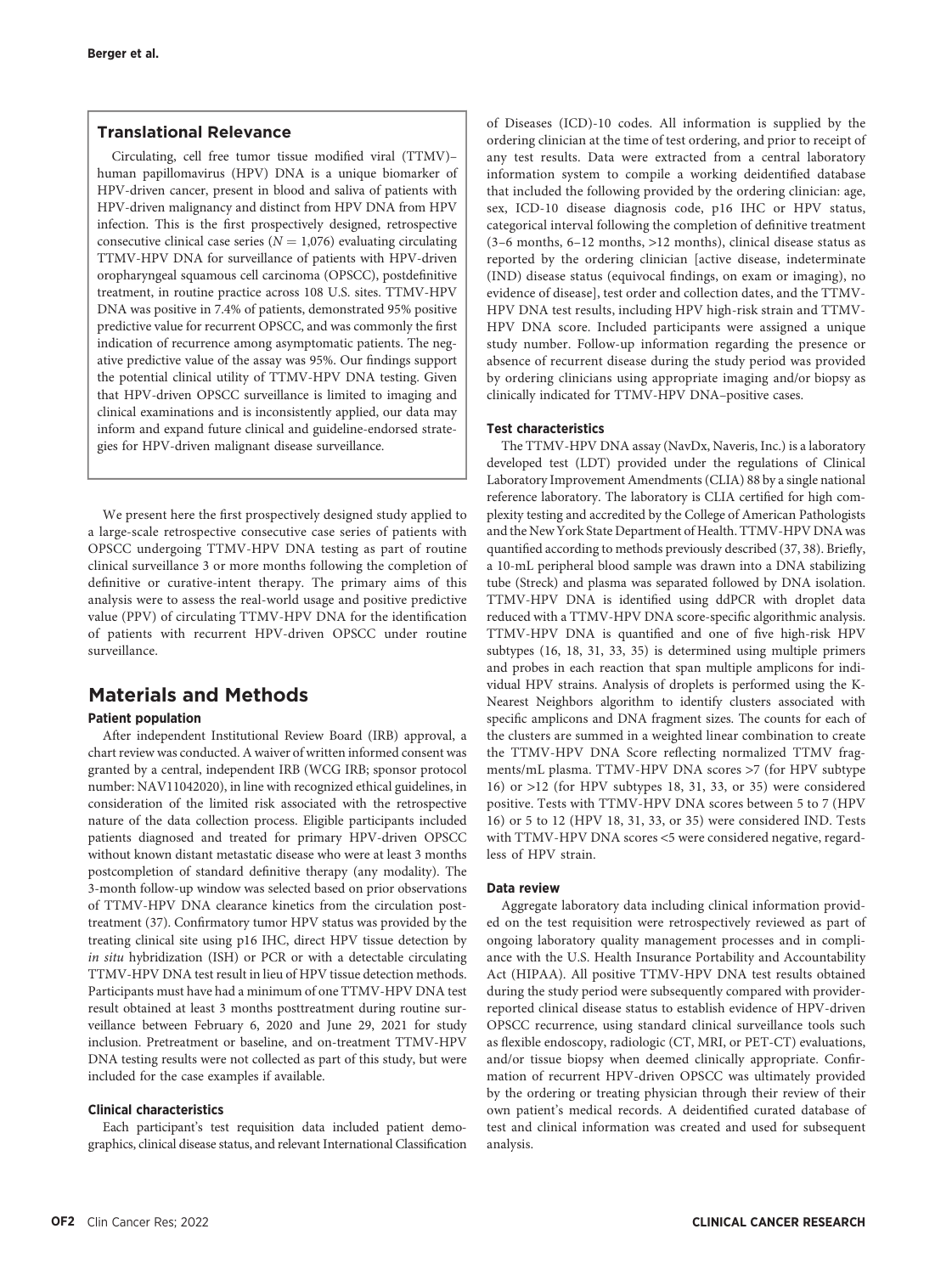#### Statistical analysis

TTMV-HPV DNA has been clinically available for use since February 2020. Patient characteristics and TTMV-HPV DNA results were analyzed descriptively while assay performance metrics were later calculated to determine PPV and accuracy of surveillance test predictions. PPV for recurrence was defined as the number of patients diagnosed with confirmed recurrent disease by the ordering or treating physician among all patients with a positive TTMV-HPV DNA test result divided by the total number of patients with a positive TTMV-HPV DNA test. An unpaired  $t$  test was used to compare median TTMV-HPV DNA values by disease status and time posttreatment intervals. All statistical tests were two-sided and a  $P < 0.05$  was considered significant. Negative predictive value (NPV) was defined as the probability that a patient with a negative TTMV-HPV DNA result has no evidence of confirmed clinically identifiable HPV-driven recurrent OPSCC at the time of testing.

#### Data availability statement

The data generated in this study are not publicly available as information could compromise patient privacy but are available upon reasonable request from the corresponding author.

# Results

#### Clinical characteristics of the patient population

We conducted a retrospective consecutive case series analysis of patients with HPV-driven OPSCC who underwent circulating TTMV-HPV DNA testing as part of routine surveillance 3 months or more following the completion of therapy. From 108 clinical sites in the United States, there were 1,076 patients previously treated for HPVdriven OPSCC who received one or more TTMV-HPV DNA tests in the surveillance setting (Table 1). Each site contributed a median of three cases (range: 1–211), with 27 sites contributing 10 or more cases each, and the top five sites accounting for 59% of the total tests (Fig. 1A). The majority of patients were male (943, 88%), consistent

Table 1. Summary of patient characteristics.

|                                   | $N = 1,076$ (%) |
|-----------------------------------|-----------------|
| Mean age, years (range)           | 63 (27-97)      |
| Sex                               |                 |
| Female                            | 133 (12)        |
| Male                              | 943 (88)        |
| p16 status                        |                 |
| Positive                          | 1,069 (99)      |
| Negative <sup>a</sup>             | 1(1)            |
| Unknown <sup>a</sup>              | 6(1)            |
| # NavDx TTMV-HPV DNA test results |                 |
| 1                                 | 837 (78)        |
| $\mathfrak{D}$                    | 190 (18)        |
| 3                                 | 43 (4)          |
| 4                                 | 6(1)            |
| Time posttreatment <sup>b</sup>   |                 |
| $3-6$ months                      | 249 (23)        |
| 6-12 months                       | 238 (22)        |
| $>12$ months                      | 589 (55)        |

<sup>a</sup>p16 status was negative unknown at baseline as noted on the test requisition but reported as positive for HPV status on the test requisition or was positive for TTMV-HPV DNA.

<sup>b</sup>For patients with more than one TTMV-HPV DNA test, this was the interval posttreatment reported for the first test result obtained in surveillance.

with previously reported prevalence rates (39), with p16-positive tumors by IHC (1067, 99%). Mean age was 63 years (range: 33–97). Most patients had only a single test result in the surveillance setting (837, 78%), while 190 (18%), 43 (4%), and 6 (1%) had two, three, or four consecutive test results, respectively. In total, 1,370 tests were ordered among 1,076 patients. Of the 239 (22%) of patients having more than one test result, the median time after the initial test was 96 days for obtaining the second test (range: 9–367 days), 183 days for the third test (range: 64–402 days), and 259 days for the fourth test (range: 188–301 days), roughly correlating with standard appointment intervals although a large range was observed (Fig. 1B). As reported at each patient's first TTMV-HPV DNA surveillance test, 249 (23%), 238 (22%), and 589 (55%) patients were 3 to 6 months, 6 to 12 months, or more than 12 months into surveillance following completion of definitive or curative intent treatment, respectively. At the time of analysis, the median follow-up for the entire cohort was 9 months (range: 6–22 months).

#### Circulating TTMV-HPV DNA results in patients under surveillance for recurrence

Of the 1,076 patients tested during surveillance, 80 (7.4%) patients had at least one positive TTMV-HPV DNA result (Table 2; Fig. 2A). All 80 had confirmed HPV-driven OPSCC with 77 (96%) confirmed by both a p16 IHC result on tissue testing and a positive circulating TTMV-HPV DNA test result. 3 patients (4%) had a positive circulating TTMV-HPV DNA test result alone with unknown p16 IHC status. Of the TTMV-HPV DNA–positive patients, 21 of 80 (26%) were noted as having clinically active disease at the time of the first positive result (as indicated on the test requisition), whereas the remaining 59 patients (74%) had either IND clinical disease status or no evidence of disease (NED) indicated (Fig. 2A). The majority of the 80 patients were positive for TTMV-HPV subtype 16 (74, 93%), with 1 to 2 patients positive for each of TTMV-HPV subtypes 18, 31, 33, or 35. Notably, of the 80 patients who tested positive for TTMV-HPV DNA during surveillance, nearly half (38, 48%) were tested more than 12 months after completion of definitive therapy, while 27 (34%) were tested at 6 to 12 months, and 15 (19%) were tested at 3 to 6 months posttreatment completion. Similarly, among the 59 patients with either IND or NED status, 27 (46%) tested positive more than 12 months after completion of therapy.

#### Confirmation of clinically occult recurrence during surveillance in TTMV-HPV DNA–positive patients

Follow-up information was available for the entire subgroup of TTMV-HPV DNA–positive patients in the overall cohort ( $N = 80$ ). All 21 patients with active disease status reported at the time of surveillance testing were confirmed to have recurrent disease. Of the 59 patients with IND or NED status for recurrent disease at the time of surveillance testing, 55 (93%) were later proven to have recurrent disease on subsequent imaging and/or biopsy, suggesting the presence of clinically occult recurrence at the time of the initial positive TTMV-HPV DNA test result. To date, the overall PPV of TTMV-HPV DNA testing for identification of recurrent disease on a single test performed 3 months or after treatment completion is 95% ( $N = 76/80$ ), where PPV is defined as the probability that a patient with a positive TTMV-HPV DNA result has clinically identifiable HPV-driven recurrent OPSCC at or subsequent to the time of testing (Fig. 2B). Amongst patients with reported clinically active disease at the time of testing, the PPV of recurrent diseasewas 100%  $(N = 21/21)$ . The PPV of detecting occult recurrence in patients with clinically IND disease status or with NED at the time of testing was 93%  $(N=55/59)$ . Importantly, longer follow-up may identify recurrent cancer in the 4 IND and NED patients under surveillance.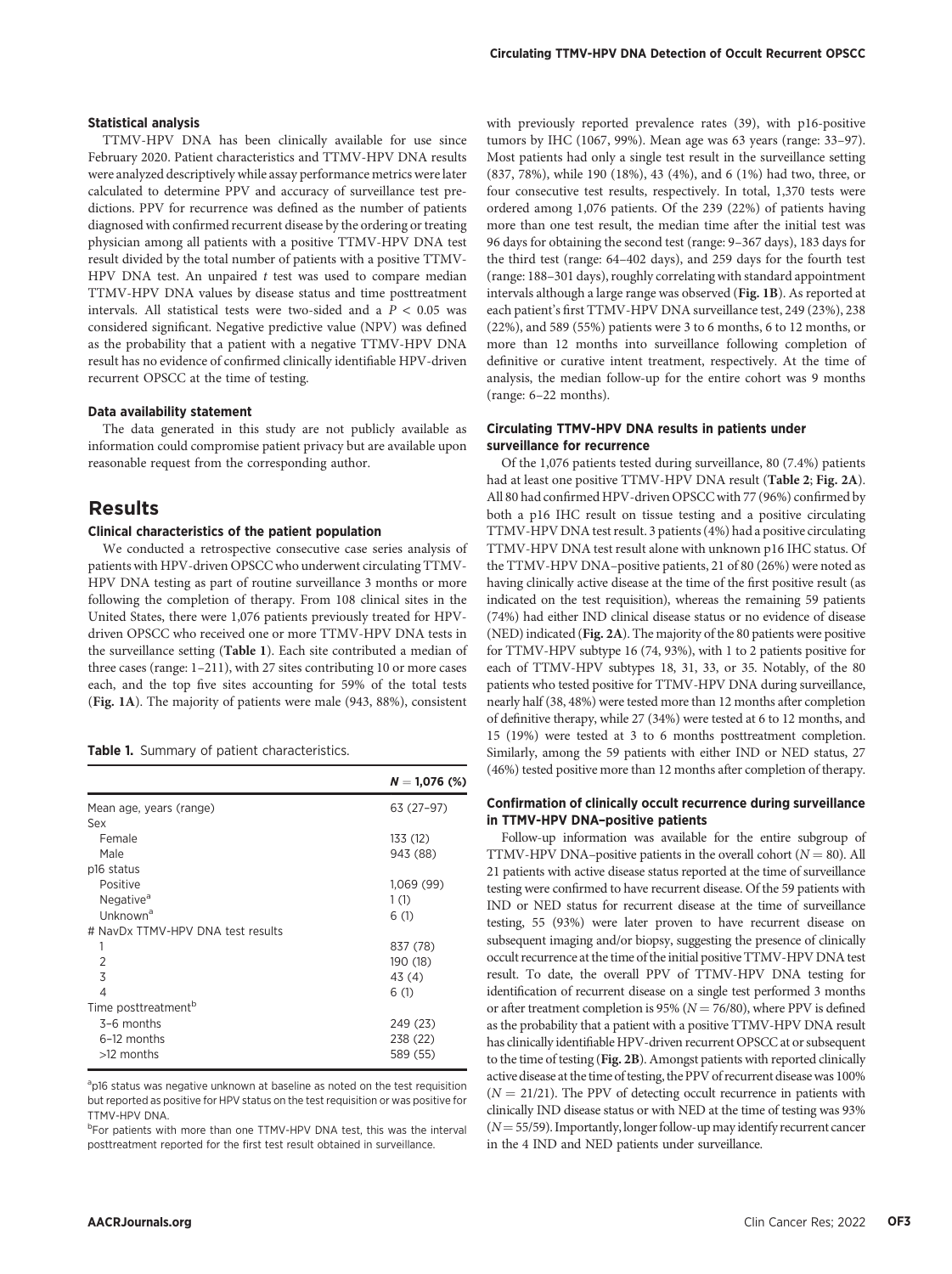

#### Figure 1.

Real-world ordering of TTMV-HPV DNA testing. A, Number of tests ordered by each of the 108 sites across the entire  $\frac{\text{cohort of 1076}}{\text{a}}$  patients ( $N = 1,370$  total tests) where each bar represents an individual site. The median number of tests per site was 3 (range: 1–211). Colors represent the site region, with Northeast (blue), Midwest (orange), South (red), and West (green) regions represented. B, Timing of test ordering for patients with two, three, or four TTMV-HPV DNA tests. Each box represents a single test, plotted at the number of days the test was ordered following the first TTMV-HPV DNA test (time  $= 0$ ). The red line corresponding to the median number of days the second, third, and fourth tests occurred. Of the 1,076 patients within the cohort, 239 patients had a second test at a median time of 96 days following the first test, 43 patients had a third test at a median of 183 days after the first test, and 6 patients had a fourth test at a median of 259 days after the first test, roughly following standard appointment intervals.

Of the 4 patients with a positive TTMV-HPV DNA result that are currently maintaining IND or NED status, two have clinically suspicious lesions. One has a biopsy-negative, nonhealing base of tongue ulcer at the primary site (TTMV-HPV DNA score: 9), accompanied by slowly resolving imaging findings. The TTMV-HPV DNA signal has been attributed to resolving necrotic tumor tissue. The latest TTMV-HPV DNA result, obtained 3 months after the first positive test, remains in the IND range (TTMV-HPV DNA score: 7). This patient continues active surveillance. The second patient had a suspicious sub-centimeter pulmonary nodule, negative for squamous cell carcinoma (SCC) on image-guided biopsy. This patient's TTMV-HPV DNA tests remain persistently positive, with subsequent tests at 1, 3, and 7 months following the first positive test showing TTMV-HPV DNA scores ranging from 32 to 44. The other 2 patients are currently clinically NED (TTMV-HPV DNA scores ranging from 16–79), with 1 to 3 additional TTMV-HPV DNA tests showing persistently positive or increasing TTMV-HPV DNA over time. Careful examination and radiologic surveillance of these two patients is ongoing.

#### Distribution of TTMV-HPV DNA levels among positive test rosults

In all 80 patients with a positive TTMV-HPV DNA test result, the median TTMV-HPV DNA score was 85 (range: 7–123,148; Fig. 2C). When stratifying by reported clinical disease status, patients with known clinically active disease exhibited a median TTMV-HPV DNA score of 135 (range: 7–123,148) while those with IND or NED status exhibited a median TTMV-HPV DNA score of 58 (range: 8–23,296), and there was no statistically significant difference between the groups (Fig. 2D;  $P = 0.27$ ; unpaired t test). When stratifying by discrete elapsed time intervals since treatment, the median TTMV-HPV DNA score were 48.5 (range: 7–16,957) and 124 (range: 8–123,148) in patients who were less than 12 months and more than 12 months posttreatment, respectively (Fig. 2E), and again this difference was not statistically significant ( $P = 0.22$ ; unpaired t test). For the four patients with IND or NED status at the time of testing that remain clinically negative for recurrent disease, TTMV-HPV DNA scores were less than 100 for all positive tests (median: 30, range: 9–79; Fig. 2C–E). In addition, all 4 patients in this negative subgroup were less than 12 months out from completion of treatment at the time of their positive test result. The small sample of clinically negative patients in this subgroup precluded statistical comparison.

#### TTMV-HPV DNA testing as the first indication of recurrence during routine surveillance

Two case examples are provided (Fig. 3) illustrating how TTMV-HPV DNA provided the initial indication of recurrence during routine surveillance of otherwise asymptomatic patients. For these case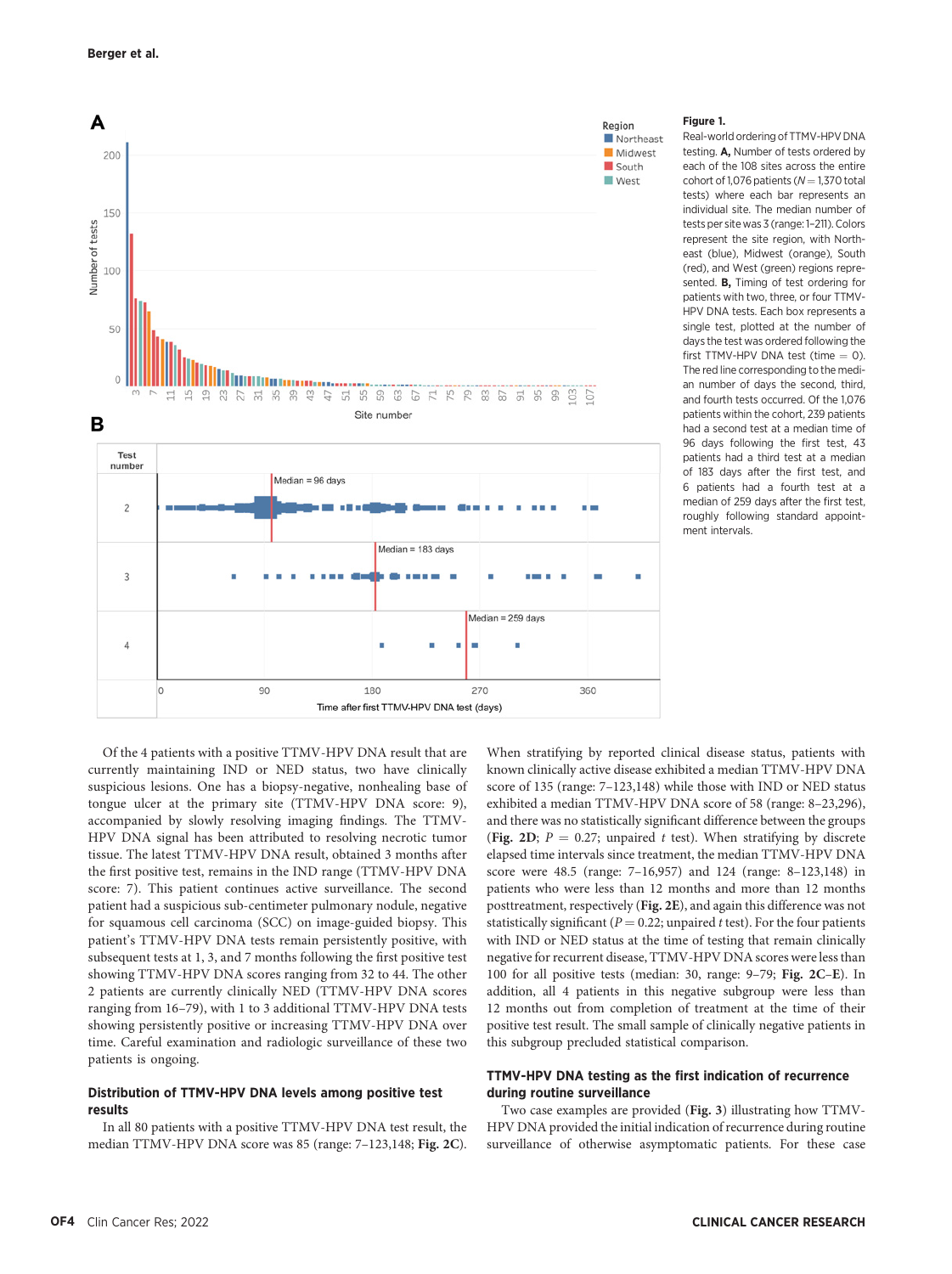|                                 | <b>Active disease</b><br>on first test<br>$N = 21$ (%) | IND/NED on<br>first test<br>$N = 59(%)$ | Total<br>$N = 80$ (%) |
|---------------------------------|--------------------------------------------------------|-----------------------------------------|-----------------------|
| Mean age, years (range)         | 63 (46–76)                                             | 64 (44–97)                              | 63 (44-97)            |
| Sex                             |                                                        |                                         |                       |
| Male                            | 19 (90)                                                | 56 (95)                                 | 75 (94)               |
| Female                          | 2(10)                                                  | 3(5)                                    | 5(6)                  |
| p16 status                      |                                                        |                                         |                       |
| Positive                        | 19 (90)                                                | 58 (98)                                 | 77 (96)               |
| Negative                        | Ω                                                      | Ω                                       | ∩                     |
| Unknown <sup>a</sup>            | 2(10)                                                  | 1(2)                                    | 3(4)                  |
| HPV strain/subtype              |                                                        |                                         |                       |
| <b>HPV 16</b>                   | 18 (86)                                                | 56 (95)                                 | 74 (93)               |
| <b>HPV 18</b>                   | 1(5)                                                   | Ο                                       | 1(1)                  |
| <b>HPV 31</b>                   | 0                                                      | 1(2)                                    | 1(1)                  |
| <b>HPV 33</b>                   | 2(10)                                                  | Ω                                       | 2(3)                  |
| <b>HPV 35</b>                   | Ω                                                      | 2(3)                                    | 2(3)                  |
| Time posttreatment <sup>b</sup> |                                                        |                                         |                       |
| 3-6 months                      | 2(10)                                                  | 13 (22)                                 | 15 (19)               |
| 6-12 months                     | 8(38)                                                  | 19 (32)                                 | 27 (34)               |
| $>12$ months                    | 11(48)                                                 | 27 (46)                                 | 38 (48)               |

<sup>a</sup>p16 status was unknown at baseline as noted on the test requisition. <sup>b</sup>From the time of a first positive TTMV-HPV DNA test result.

examples, all TTMV-HPV DNA test results to date, including pretreatment and additional posttreatment follow-up tests are reported in order to provide a full patient history and timeline. In the first case, TTMV-HPV DNA testing was positive 7 months prior to imaging confirmation in an otherwise asymptomatic patient (Fig. 3A). In the second case, the first TTMV-HPV DNA test yielded a positive result more than 24 months after completion of primary therapy, also in an asymptomatic patient (Fig. 3B). In both cases, upon identification and confirmation of recurrent disease through appropriate imaging and/or biopsy, the patients underwent appropriate treatment and posttreatment TTMV-HPV DNA tests have resolved to undetectable levels.

#### Negative predictive value of circulating TTMV-HPV DNA in patients under surveillance for recurrence

The NPV of TTMV-HPV DNA testing was calculated, where NPV is defined as the probability that a patient with a negative TTMV-HPV DNA result has no evidence of confirmed clinically identifiable HPV-driven recurrent OPSCC at the time of testing. In total, 1,256 TTMV-HPV DNA tests were negative (Table 3). The ordering physician indicated that patient had active disease in 58 of the 1,256 requisition forms for these tests (4.6%), while in the remaining 1,198 (95.4%) tests the patient was indicated as having no evidence of active disease (defined as clinically NED or IND disease status). Among these 1,198 negative tests, the majority (683, 57%) were obtained more than 12 months after completion of therapy, with 282 (24%) being 6 to 12 months posttreatment and 233 (19%) being 3 to 6 months posttreatment. Of the 58 tests where active disease was indicated at the time of the negative TTMV-HPV DNA result, the inverse was true with nearly half of tests (26, 45%) obtained 3 to 6 months after completion of definitive therapy, and 13 (22%) and 19 (33%) at 6 to 12 months and more than 12 months posttreatment, respectively. The overall NPV of TTMV-HPV DNA testing for identification of recurrent disease on a single test performed ≥3 months after treatment completion is 95% (1,198/1,256).

# **Discussion**

This study is the first to demonstrate the broader clinical application of a unique circulating tumor biomarker, TTMV-HPV DNA, in HPV-driven oropharyngeal carcinoma during routine posttreatment surveillance. We observed a PPV of 95% (76/80) to date and an NPV of 95% (1,198/1,256), providing clinical evidence for TTMV-HPV DNA as a promising circulating biomarker that can facilitate earlier detection of recurrence in asymptomatic patients who have completed curative-intent therapy. The ability for a novel circulating tumor biomarker to detect minimal residual disease (MRD) is not a new concept, but one gaining momentum among head and neck cancers as the sensitivity, specificity, and availability of HPV DNA-directed assays evolves. TTMV-HPV DNA testing appears to be an effective aid in the surveillance of HPV-driven OPSCC, with a positive test being an indication for further clinical investigation with imagingbased modalities.

Detection of TTMV-HPV DNA was the first indication of recurrence among 72% (55/76) of patients with confirmed recurrent disease upon follow-up, predating clinical symptoms or imaging detection; and 49% (27/55) of those identified were more than 12 months posttreatment, a time of less intense surveillance. Although recommendations for the optimal frequency and duration of follow-up for patients with head and neck cancer are outlined in National Comprehensive Cancer Network guidelines (15), after a first re-staging CT, MRI, and/or PET-CT at 12 weeks posttreatment, patterns of subsequent imaging are often variable. Although further data will refine surveillance intervals, our cohort study data suggests TTMV-HPV DNA testing every 3 to 4 months during years 1 to 2 posttreatment and every 6 months in years 3 to 5 as a reasonable first approximation.

The interval between completion of therapy and testing may inform whether or not there is a need to confirm a positive test before proceeding with radiologic studies. Using a less sensitive TTMV-HPV DNA assay in the clinical research setting, with the first test very proximate to completion of curative intent therapy, Chera BS, and colleagues proposed confirmatory testing of a positive result within 4 to 6 weeks and careful clinical examination before proceeding with a restaging PET-CT to rule out clinical evidence of recurrence (38). Using the current assay, we found that an initial positive test supported proceeding with confirmatory investigation in the majority of cases, especially when testing was weeks to months after completion of therapy, a time when patients have likely cleared any residual TTMV-HPV DNA. Furthermore, in patients with a positive test result, PET imaging may be preferred to evaluate for rare metastatic sites that CT neck and chest imaging may miss. Ultimately, future studies will be needed to select optimal testing intervals and clarify the need for confirmatory testing during surveillance.

Important to any surveillance strategy that aims to offer early detection is the notion of earlier intervention to improve overall disease outcomes, which remains an open question in the head and neck cancer community (40–44). In some cases, patients with oligometastatic HPV-driven disease recurrence may be aggressively treated with local therapies to promote long-term remission or cure (8, 11, 14). The ease of access and implementation is also an important element of circulating biomarker testing. Having a widely available blood-based metric to monitor patients may improve surveillance utilization and improve healthcare access and efficiency. Discussions of relative cost of surveillance by blood testing versus imaging are evolving (45, 46). However, as the cost and charges and schedules of PET/CT use and clinical examinations are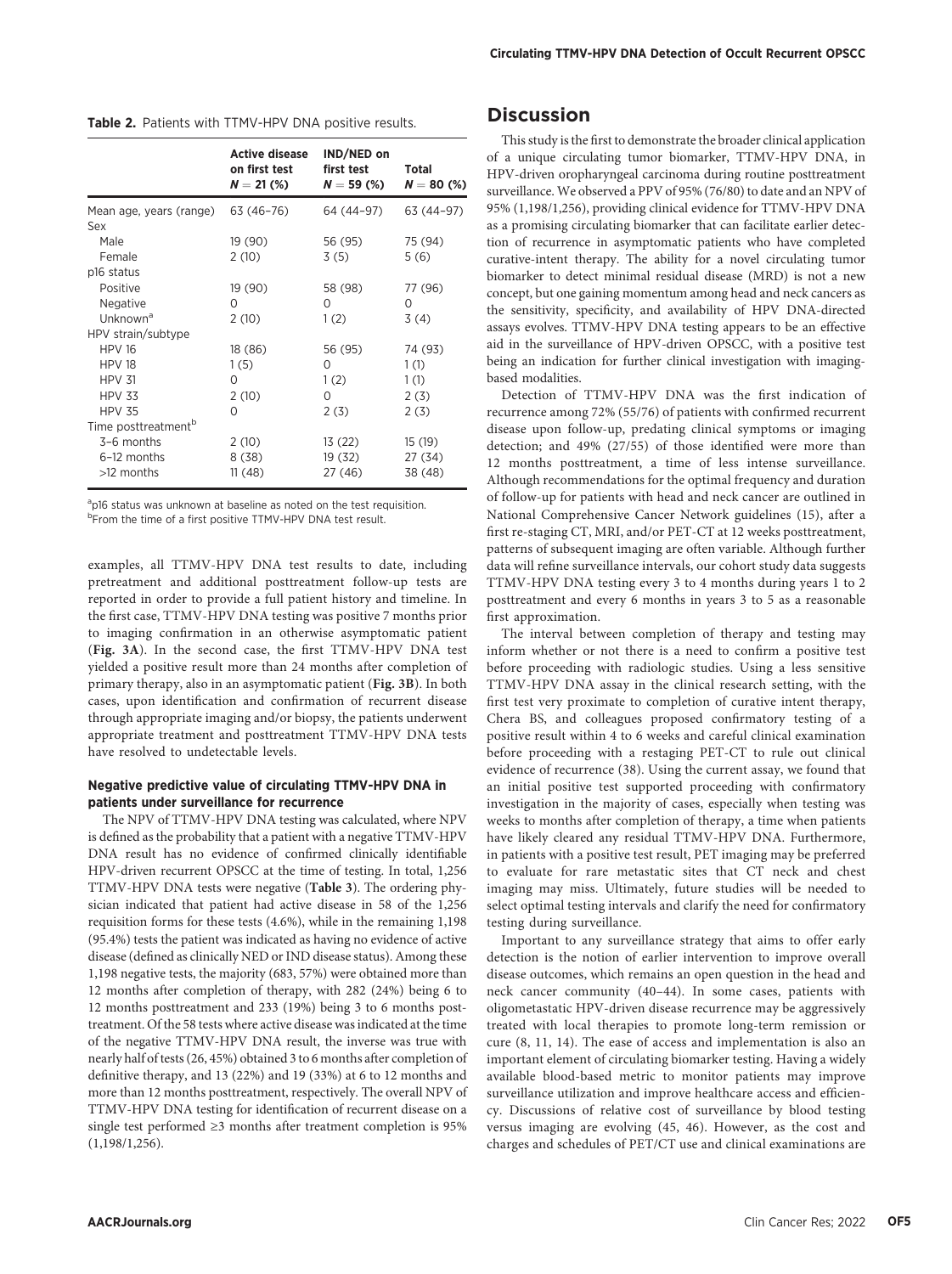

#### Figure 2.

Percentage of positive TTMV-HPV DNA test results, PPV of TTMV-HPV DNA for recurrent disease, and distribution of TTMV-HPV DNA levels among positive test results. A, Overall percentage of positive TTMV-HPV DNA test results (7.4%,  $N = 80/1,076$ ) and, of those, the fraction with IND clinical disease status or NED (74%,  $N = 59$ ) at the time of the first positive result (as indicated on the test requisition) or with clinically active disease at the time of the first positive result (26%,  $N = 21$ ). B, PPV of TTMV-HPV DNA as representing the probability that a patient with a positive TTMV-HPV DNA result has clinically identifiable HPV-driven recurrent OPSCC at or subsequent to the time of testing. In patients reported as clinically IND or NED at the time of testing, the PPV of TTMV-HPV DNA for recurrent disease was 93%  $(N = 55/59$  patients). In patients reported as having active disease at the time of testing, the PPV was 100% ( $N = 21/21$  patients). The overall PPV of TTMV-HPV DNA for recurrent disease across all patients was 95% ( $N = 76/80$ ). PPV was calculated by dividing the number of true positives by the total patients (true positives plus false positives). Median value and distribution of TTMV-HPV DNA scores: (C) across all patients with a positive test result ( $N = 80$  patients, 101 tests), (D) in patients with IND or NED clinical disease status at the time of testing ( $N = 59$  patients, 77 tests) versus those with active disease status at the time of testing ( $N = 21$  patients, 24 tests), and (E) in patients with a test less than 12 months ( $N = 42$  patients, 50 tests) versus less than 12 months ( $N = 42$  patients, 51 tests) postcompletion of treatment. Colored dots represent the current recurrence status for each patient, showing tests corresponding to patients remaining negative for recurrent disease at this time ( $N=4$  patients, 5 tests; yellow dots) versus those with confirmed recurrences ( $N=76$  patients, 96 tests; blue dots). Data are presented within Beeswarm box plots, where the boundary of the box closest to zero indicates the 25th percentile; the boundary denoted by the red line marks the median, with the red number indicating the median value; and the boundary of the box farthest from zero indicates the 75th percentile. Whiskers above and below the box indicate the 10th and 90th percentiles. Points above and below the whiskers indicate outliers outside the 10th and 90th percentiles. Statistical comparison was performed by an unpaired t test, and P values are presented above the box plots.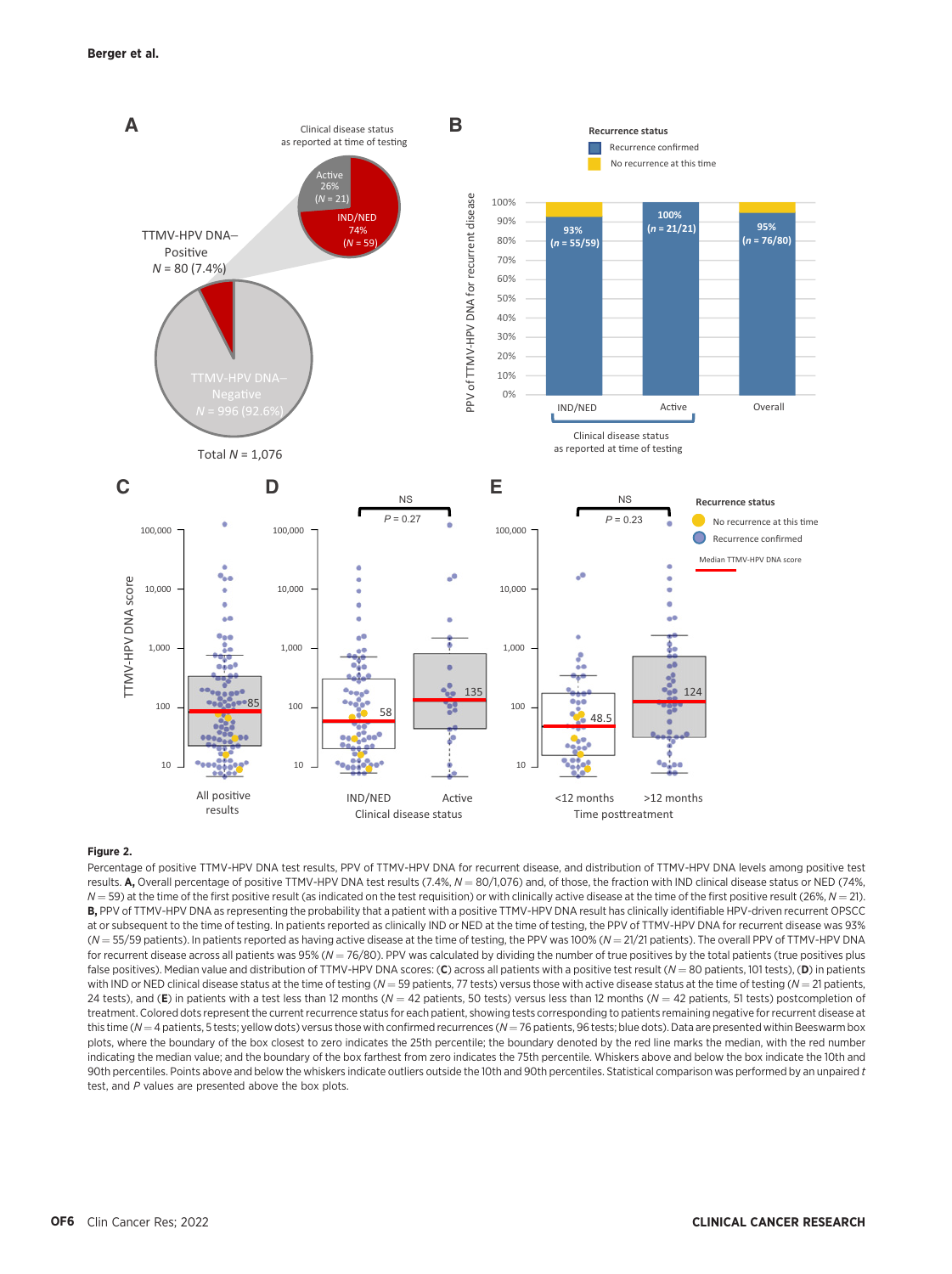

#### Figure 3.

TTMV-HPV DNA testing as the first indication of recurrence during routine surveillance. A, TTMV-HPV DNA testing detected occult recurrence 7 months prior to imaging in an asymptomatic patient. A 62-year-old male presented with T3N2cM0 [American Joint Committee on Cancer (AJCC) 7th edition] p16-positive squamous cell carcinoma of the right tongue base and had a positive prebiopsy TTMV-HPV DNA test (score: 10,194). This patient received definitive chemoradiation therapy with concurrent cisplatin, with resolution of the TTMV-HPV DNA score to negative/not detected at 3 months posttreatment. During surveillance, TTMV-HPV DNA became positive 8 months posttreatment (score 18; imaging and clinical examination negative), with continued small increases over the next 7 months (TTMV-HPV DNA score range: 21–28) and with continued negative imaging and clinical examination. At 15 months posttreatment, a <1-cm, increasingly PET-avid nodule was identified in each lung (TTMV-HPV DNA score: 60) and confirmed on contrast-enhanced CT scan. Therapeutic wedge resections revealed both to be HPV-16, p16-positive, OPSCC. Postoperatively, the TTMV-HPV DNA test result resolved again to negative or not detectable. B, TTMV-HPV DNA testing detected occult recurrence 24 months posttreatment in an asymptomatic patient. A 66-year–old male never-smoker presented with p16-positive SCC of right tonsil extending to tongue base, with a single ipsilateral 1.5-cm level IIA lymph node (AJCC 2017 8th edition, stage 1 disease). Definitive chemoradiation therapy with concurrent cisplatin and posttreatment fiberoptic endoscopic examination were given. PET-CT imaging showed a complete response. Five consecutive surveillance examinations over 24 months were negative, and the patient was clinically NED. At 24 months, a TTMV-HPV DNA test was obtained and was positive (TTMV-HPV DNA score: 12, HPV 16). While concurrent 24 month endoscopy and neck CT were negative, chest CT revealed a 6-mm right upper lobe nodule. Follow-up testing at 27 months showed increasing TTMV-HPV DNA (score: 36) and increased nodule size to 7 mm with hypermetabolic findings on PET/CT (SUV 3.1). Biopsy confirmed metastatic SCC and stereotactic body radiation therapy (SBRT) was provided, but the TTMV-HPV DNA score remained elevated at 113. Hilar adenopathy evolved, and the TTMV-HPV DNA score increased to 28,561. After repeat pulmonary radiation, the TTMV-HPV DNA score resolved to negative/not detectable and the patient is currently asymptomatic. ND, not detected; VATS, video-assisted thoracoscopic surgery. CRT, chemoradiation therapy.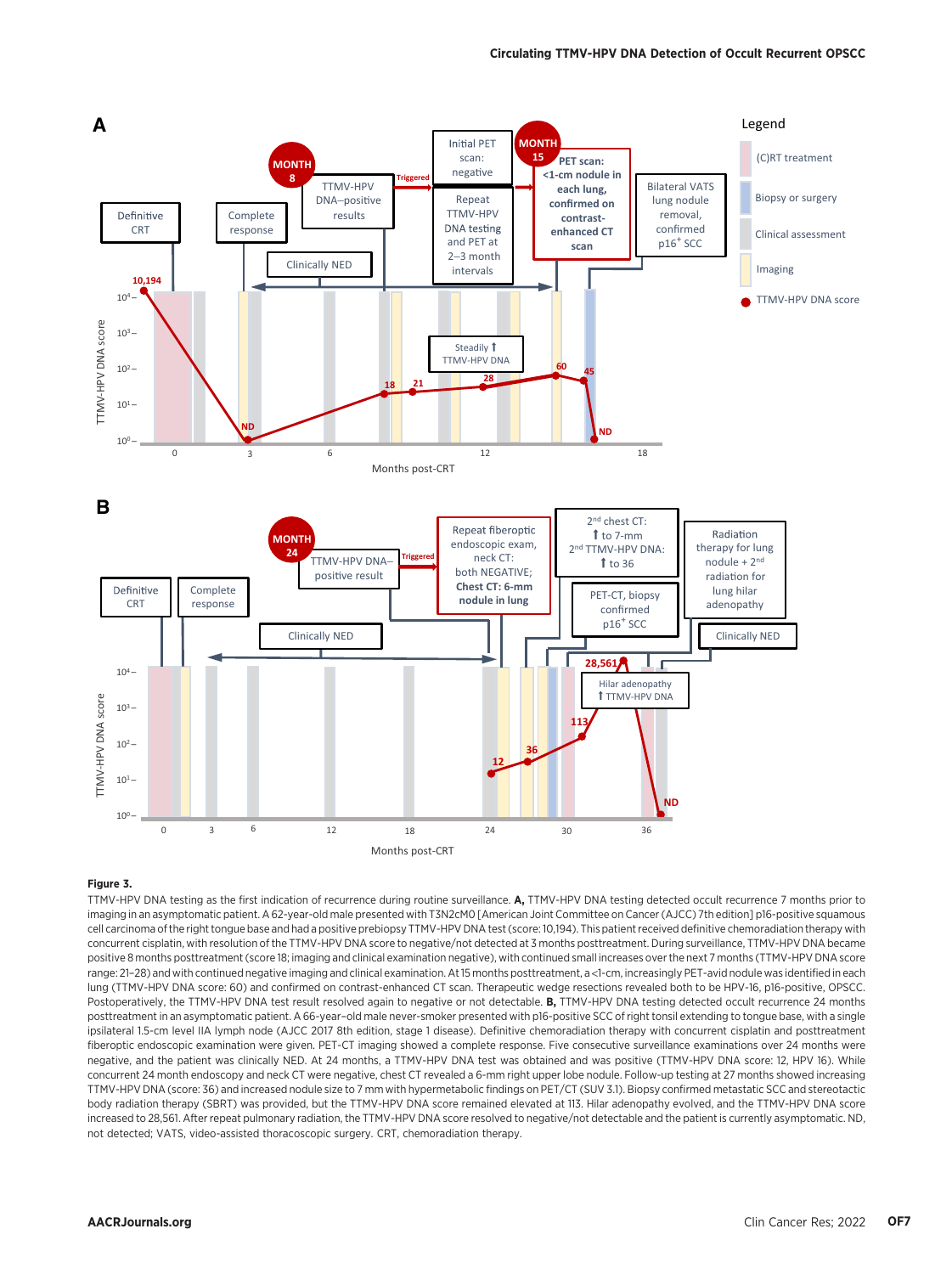| Table 3. TTMV-HPV DNA negative test results. |  |
|----------------------------------------------|--|
|----------------------------------------------|--|

|                    | <b>Active disease</b><br>at time of test<br>$N = 58$ (%) | IND/NED at<br>time of time<br>$N = 1,198$ (%) | Total<br>$N = 1,256$ (%) |
|--------------------|----------------------------------------------------------|-----------------------------------------------|--------------------------|
| Time posttreatment |                                                          |                                               |                          |
| $3-6$ months       | 26 (45)                                                  | 233 (19)                                      | 258 (21)                 |
| 6-12 months        | 13(22)                                                   | 282 (24)                                      | 296 (24)                 |
| $>12$ months       | 19 (33)                                                  | 683 (57)                                      | 702 (56)                 |

variable across the United States, such studies are most useful in the local context where specific contracts drive the actual costing and out of pocket expense for patients.

TTMV-HPV DNA testing offers the ability to provide more accessible and frequent surveillance with earlier and more directed confirmatory follow-up testing. As seen in the case examples, patients were identified who were candidates for earlier initiation of therapy, and therapy was modified based on subsequent, postintervention, testing. The current practice of using TTMV-HPV DNA testing identifies unrecognized patients who may be candidates for curative salvage treatment. However, earlier identification of disease could lead to earlier therapy-related toxicity exposure or financial burden and does not always improve survival outcomes. Therefore, long-term follow-up in randomized control trials will be necessary to quantify the timing and benefit of surveillance driven interventions.

Understanding the quantitative range and temporal trends of repeat TTMV-HPV DNA results and how they relate to disease recurrence and clinical parameters is of significant interest. Patients with known clinically detected disease at the time of assay testing had a median TTMV-HPV DNA score of 135, while those patients with no known clinical recurrence or indeterminate findings on prior imaging had a median TTMV-HPV DNA score of 58 ( $P =$ 0.27). Given similar ranges and medians between these groups, establishing a value cut-off for determining likelihood of clinically detectable disease is not plausible. That said, we did observe that all 4 patients being monitored for clinical recurrence with indeterminate disease status and detectable TTMV-HPV DNA had scores <100 with a median score of 30. The remaining 55 patients who later had clinically confirmed recurrence had a median TTMV-HPV DNA score of 102 but with values ranging from as low as 7. Furthermore, a positive test does not indicate the location of recurrence, although more data collected over time may provide insight regarding this question–as HPV DNA values have been linked with disease subsites in the metastatic setting (35). We speculate that the rate of increase over time may be more predictive of disease activity with exponential increases suggesting rapid disease growth while linear increases with shallower slopes may indicate more indolent or limited disease progression. These trends could further drive decision-making regarding when to reimage and when to start or change salvage systemic therapy versus using more locally ablative techniques.

Application of circulating TTMV-HPV DNA is also being explored in the definitive or neoadjuvant treatment setting. Chera BS, and colleagues described a favorable risk HPV DNA profile using TTMV-HPV DNA based on pretreatment values and assay clearance during treatment which could be used to risk-stratify patients to deintensified or even intensified therapy (37). A currently accruing study (ReACT) is stratifying patients with intermediate risk clinical features (smokers and those with T4 tumors) to deintensified therapy if they show favorable TTMV-HPV DNA metrics during treatment (NCT 04900623). One could certainly envision using TTMV-HPV DNA in the neoadjuvant setting or after transoral robotic surgery to risk stratify patients to modified or deintensified therapy based on assay clearance metrics (47, 48). Establishing whether baseline TTMV-HPV DNA values may be prognostic is of importance. Similarly, using TTMV-HPV DNA in the advanced or metastatic setting to gauge therapeutic response to chemotherapy, immunotherapies, and targeted agents may more rapidly identify disease progression or response to improve therapeutic selection and outcomes.

Our results are generalizable to the broader head and neck cancer community and reflect a real-world sample and application, however, the authors acknowledge some important limitations. First, the majority of patients (78%) had a single surveillance test result obtained during the study period with more than half (55%) greater than 12 months from completion of therapy. Sequential values obtained in this cohort over time would be of interest, as would baseline or pretreatment and on-treatment test results. The vast majority of positive or detectable cases reflected HPV subtype 16 disease (93%) and thus more data is needed to validate these observations in non-HPV16 high-risk subtypes, although we expect similar findings. In addition as this was a cross-sectional analysis of the NPV of the test, whether a negative TTMV-HPV DNA result remains predictive of the absence of recurrence 3, 6, or 12 months after a negative blood test is currently not known. Further follow-up will be needed to clarify this point and help further refine the role of TTMV-HPV DNA testing in the surveillance setting. The length of time a negative test remains predictive is the subject of continued study as the cohort ages.

These findings collectively demonstrate the clinical potential of circulating TTMV-HPV DNA testing to detect occult recurrence among patients with HPV-driven OPSCC in routine practice. In the majority of cases, the presence of detectable TTMV-HPV DNA was the first indication of recurrence. These data may help inform clinical guidelines and surveillance practice patterns in the future.

#### Authors' Disclosures

B.M. Berger reports personal fees from Naveris, Inc. during the conduct of the study as well as personal fees from Naveris, Inc. outside the submitted work. G.J. Hanna reports personal fees from Naveris, Inc. during the conduct of the study as well as grants from Repertoire, KSQ Therapeutics, and American Society of Clinical Oncology (ASCO) Conquer Cancer Foundation outside the submitted work. M.R. Posner reports personal fees from Merck, Calliditas, Hookipa, Cel Sci, Coherus, Kura, Icon, BioNnet, and Naveris outside the submitted work. S.P. Naber reports personal fees from Naveris, Inc. during the conduct of the study as well as personal fees from Tufts Medical Center outside the submitted work. C. Del Vecchio Fitz reports personal fees from Naveris, Inc. during the conduct of the study. C. Kuperwasser reports personal fees and other support from Naveris, Inc. during the conduct of the study. No disclosures were reported by the other authors.

#### Authors' Contributions

B.M. Berger: Conceptualization, data curation, formal analysis, supervision, validation, investigation, methodology, writing–original draft, writing–review and editing. G.J. Hanna: Investigation, methodology, writing–original draft, writing– review and editing. M.R. Posner: Investigation, writing–original draft, writing– review and editing. E.M. Genden: Writing–review and editing. J. Lautersztain: Data curation, investigation, writing–review and editing. S.P. Naber: Data curation, writing–review and editing. C. Del Vecchio Fitz: Conceptualization, data curation, formal analysis, supervision, validation, investigation, visualization, methodology, writing–original draft, project administration, writing–review and editing.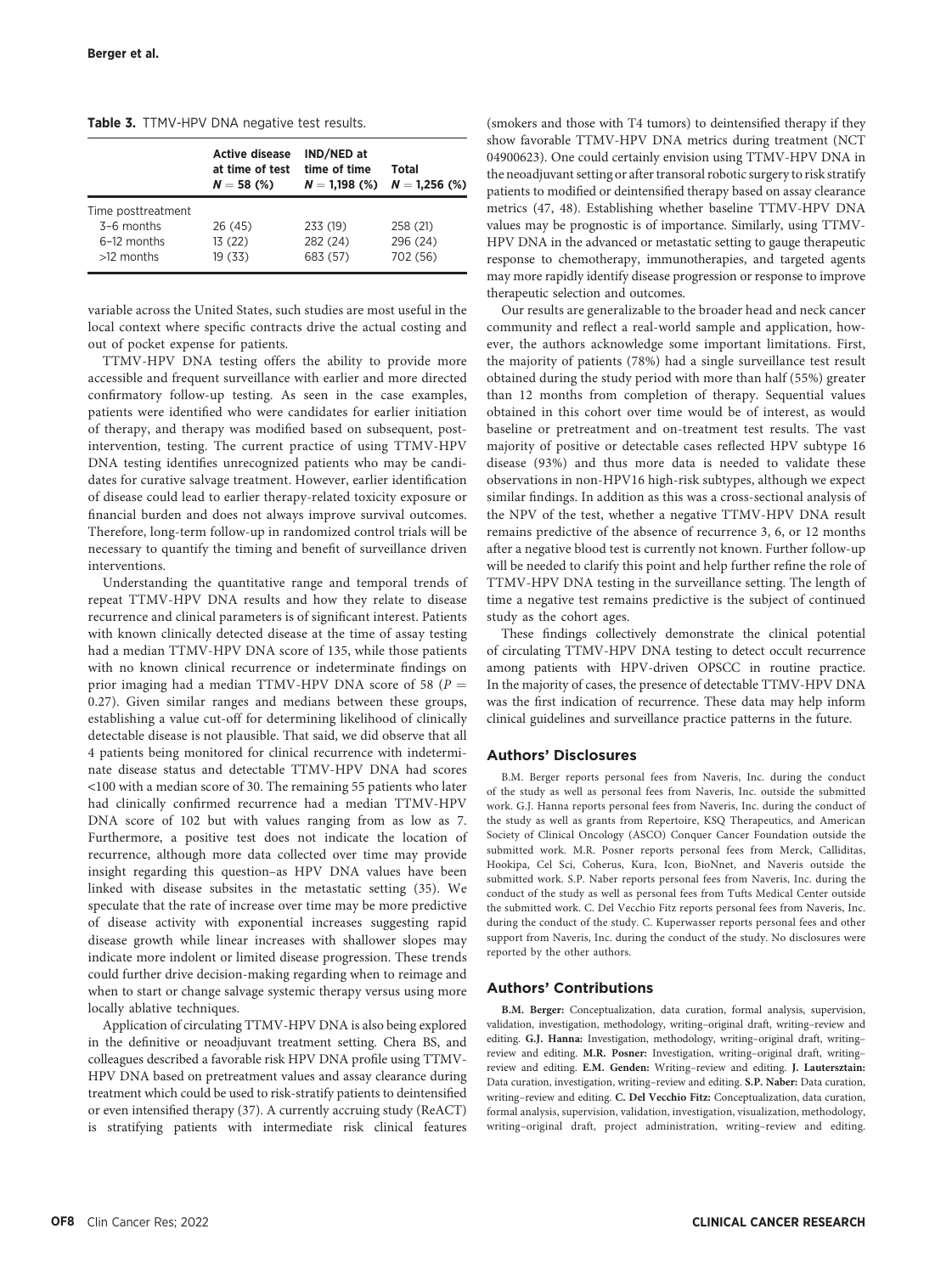C. Kuperwasser: Conceptualization, supervision, methodology, writing–original draft, writing–review and editing.

#### Acknowledgments

We would like to thank the Naveris clinical laboratory for their technical expertise and dedication to patient care and the treating clinicians for their time reviewing critical follow-up information.

#### References

- 1. Chaturvedi AK, Engels EA, Anderson WF, Gillison ML. Incidence trends for human papillomavirus-related and -unrelated oral squamous cell carcinomas in the United States. J Clin Oncol 2008;26:612–9.
- 2. Chaturvedi AK, Engels EA, Pfeiffer RM, Hernandez BY, Xiao W, Kim E, et al. Human papillomavirus and rising oropharyngeal cancer incidence in the United States. J Clin Oncol 2011;29:4294–301.
- 3. Fakhry C, Westra WH, Li S, Cmelak A, Ridge JA, Pinto H, et al. Improved survival of patients with human papillomavirus-positive head and neck squamous cell carcinoma in a prospective clinical trial. J Natl Cancer Inst 2008;100: 261–9.
- 4. Sedaghat AR, Zhang Z, Begum S, Palermo R, Best S, Ulmer KM, et al. Prognostic significance of human papillomavirus in oropharyngeal squamous cell carcinomas. Laryngoscope 2009;119:1542–9.
- 5. Fakhry C, Zhang Q, Nguyen-Tan PF, Rosenthal D, El-Naggar A, Garden AS, et al. Human papillomavirus and overall survival after progression of oropharyngeal squamous cell carcinoma. J Clin Oncol 2014;32:3365-73.
- 6. Ang KK, Harris J, Wheeler R, Weber R, Rosenthal DI, Nguyen-T^an PF, et al. Human papillomavirus and survival of patients with oropharyngeal cancer. N Engl J Med 2010;363:24–35.
- 7. O'sullivan B, Huang SH, Siu LL, Waldron J, Zhao H, Perez-Ordonez B, et al. Deintensification candidate subgroups in human papillomavirus–related oropharyngeal cancer according to minimal risk of distant metastasis. J Clin Oncol 2013;31:543–50.
- 8. Huang SH, Perez-Ordonez B, Weinreb I, Hope A, Massey C, Waldron JN, et al. Natural course of distant metastases following radiotherapy or chemoradiotherapy in HPV-related oropharyngeal cancer. Oral Oncol 2013;49:79–85.
- 9. Huang SH, Perez-Ordonez B, Liu F-F, Waldron J, Ringash J, Irish J, et al. Atypical clinical behavior of p16-confirmed HPV-related oropharyngeal squamous cell carcinoma treated with radical radiotherapy. Int J Radiat Oncol Biol Phys 2012; 82:276–83.
- 10. Asheer J, Jensen JS, Grønhøj C, Jakobsen KK, Buchwald CV. Rate of locoregional recurrence among patients with oropharyngeal squamous cell carcinoma with known HPV status: a systematic review. Acta Oncol 2020;59:1131–6.
- 11. Trosman SJ, Koyfman SA, Ward MC, Al-Khudari S, Nwizu T, Greskovich JF, et al. Effect of human papillomavirus on patterns of distant metastatic failure in oropharyngeal squamous cell carcinoma treated with chemoradiotherapy. JAMA Otolaryngol Head Neck Surg 2015;141:457–62.
- 12. Su W, Miles BA, Posner M, Som P, Kostakoglu L, Gupta V, et al. Surveillance imaging in HPV-related oropharyngeal cancer. Anticancer Res 2018;38:1525–9.
- 13. Ley J. Metastasis occurring eleven years after diagnosis of human papilloma virus-related oropharyngeal squamous cell carcinoma. Ecancermedicalscience 2014;8:480.
- 14. Dang RP, Le VH, Miles BA, Teng MS, Genden EM, Bakst RL, et al. Clinical Outcomes in Patients with Recurrent or Metastatic Human Papilloma Viruspositive Head and Neck Cancer. Anticancer Res 2016;36:1703–9.
- 15. National Comprehensive Cancer Network. NCCN guidelines for patientsoropharyngeal cancer. Head and neck cancers series. Plymouth Meeting (PA): National Comprehensive Cancer Network; 2020.
- 16. Nocon CC, Kennedy A, Jaffe J, Pruitt J, Kuchta K, Bhayani MK. Costs associated with imaging surveillance after treatment for head and neck cancer. JAMA Otolaryngol Head Neck Surg 2021;147:632–7.
- 17. Kao J, Vu HL, Genden EM, Mocherla B, Park EE, Packer S, et al. The diagnostic and prognostic utility of positron emission tomography/computed tomographybased follow-up after radiotherapy for head and neck cancer. Cancer 2009;115: 4586–94.
- 18. Kostakoglu L, Fardanesh R, Posner M, Som P, Rao S, Park E, et al. Early detection of recurrent disease by FDG-PET/CT leads to management changes in patients with squamous cell cancer of the head and neck. Oncologist 2013;18:1108–17.

The costs of publication of this article were defrayed in part by the payment of page charges. This article must therefore be hereby marked advertisement in accordance with 18 U.S.C. Section 1734 solely to indicate this fact.

Received February 18, 2022; revised March 24, 2022; accepted May 11, 2022; published first May 16, 2022.

- 19. Sagardoy T, Fernandez P, Ghafouri A, Digue L, Haaser T, De Clermont-Galleran H, et al. Accuracy of (18) FDG PET-CT for treatment evaluation 3 months after completion of chemoradiotherapy for head and neck squamous cell carcinoma: 2-year minimum follow-up. Head Neck 2016;38:E1271–6.
- 20. Vainshtein JM, Spector ME, Stenmark MH, Bradford CR, Wolf GT, Worden FP, et al. Reliability of post-chemoradiotherapy F-18-FDG PET/CT for prediction of locoregional failure in human papillomavirus-associated oropharyngeal cancer. Oral Oncol 2014;50:234–9.
- 21. Chen AY, Vilaseca I, Hudgins PA, Schuster D, Halkar R. PET-CT vs contrastenhanced CT: what is the role for each after chemoradiation for advanced oropharyngeal cancer? Head Neck 2006;28:487–95.
- 22. Westra WH. Detection of human papillomavirus (HPV) in clinical samples: Evolving methods and strategies for the accurate determination of HPV status of head and neck carcinomas. Oral Oncol 2014;50:771–9.
- 23. Marur S, D'souza G, Westra WH, Forastiere AA. HPV-associated head and neck cancer: a virus-related cancer epidemic. Lancet Oncol 2010;11:781–9.
- 24. Cao H, Banh A, Kwok S, Shi X, Wu S, Krakow T, et al. Quantitation of human papillomavirus DNA in plasma of oropharyngeal carcinoma patients. Int J Radiat Oncol Biol Phys 2012;82:e351–8.
- 25. Ahn SM, Chan JYK, Zhang Z, Wang H, Khan Z, Bishop JA, et al. Saliva and plasma quantitative polymerase chain reaction–based detection and surveillance of human papillomavirus–related head and neck cancer. JAMA Otolaryngol Head Neck Surg 2014;140:846–54.
- 26. Dahlstrom KR, Li G, Hussey CS, Vo JT, Wei Q, Zhao C, et al. Circulating human papillomavirus DNA as a marker for disease extent and recurrence among patients with oropharyngeal cancer. Cancer 2015;121:3455–64.
- 27. Wang Y, Springer S, Mulvey CL, Silliman N, Schaefer J, Sausen M, et al. Detection of somatic mutations and HPV in the saliva and plasma of patients with head and neck squamous cell carcinomas. Sci Transl Med 2015;7:293ra104.
- 28. Lee JY, Garcia-Murillas I, Cutts RJ, De Castro DG, Grove L, Hurley T, et al. Predicting response to radical (chemo)radiotherapy with circulating HPV DNA in locally advanced head and neck squamous carcinoma. Br J Cancer 2017;117: 876–83.
- 29. Damerla RR, Lee NY, You D, Soni R, Shah R, Reyngold M, et al. Detection of early human papillomavirus–associated cancers by liquid biopsy. JCO Precis Oncol 2019;3:PO.18.00276.
- 30. Nguyen B, Meehan K, Pereira MR, Mirzai B, Lim SH, Leslie C, et al. A comparative study of extracellular vesicle-associated and cell-free DNA and RNA for HPV detection in oropharyngeal squamous cell carcinoma. Sci Rep 2020;10:6083.
- 31. Reder H, Taferner VF, Wittekindt C, Bräuninger A, Speel E-JM, Gattenlöhner S, et al. Plasma cell-free human papillomavirus oncogene E6 and E7 DNA predicts outcome in oropharyngeal squamous cell carcinoma. J Mol Diagn 2020;22: 1333–43.
- 32. Mazurek AM, Rutkowski T, Fiszer-Kierzkowska A, Małusecka E, Składowski K. Assessment of the total cfDNA and HPV16/18 detection in plasma samples of head and neck squamous cell carcinoma patients. Oral Oncol 2016;54:36–41.
- 33. Jeannot E, Becette V, Campitelli M, Calméjane M-A, Lappartient E, Ruff E, et al. Circulating human papillomavirus DNA detected using droplet digital PCR in the serum of patients diagnosed with early stage human papillomavirusassociated invasive carcinoma. Hip Int 2016;2:201–9.
- 34. Rutkowski TW, Mazurek AM, Śnietura M, Wygoda A, Pigłowski W, Kołosza Z, et al. Post-treatment circulating free HPV DNA as a marker of treatment outcome in patients with HPV-related propharyngeal cancer after radio (chemo) therapy. Cell Mol Med Open Access 2017;3:12.
- 35. Hanna GJ, Supplee JG, Kuang Y, Mahmood U, Lau CJ, Haddad RI, et al. Plasma HPV cell-free DNA monitoring in advanced HPV-associated oropharyngeal cancer. Ann Oncol 2018;29:1980–6.